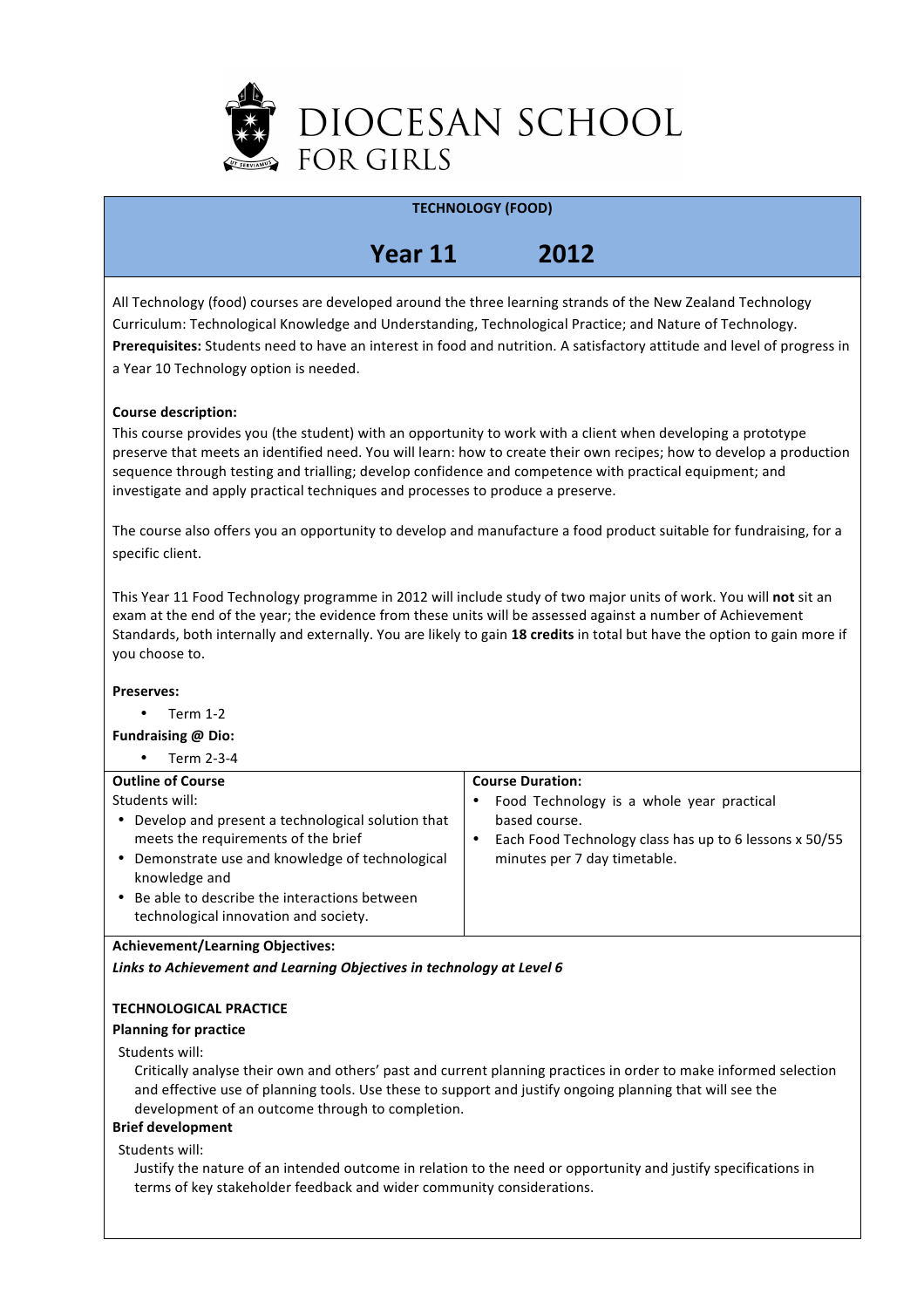#### **Outcome development and evaluation**

Students will:

Critically analyse their own and others' outcomes to inform the development of ideas for feasible outcomes. Undertake ongoing experimentation and functional modelling, taking account of stakeholder feedback and trialling in the physical and social environments. Use the information gained to select, justify, and develop a final outcome. Evaluate this outcome's fitness for purpose against the brief and justify the evaluation, using feedback from stakeholders.

## **TECHNOLOGICAL KNOWLEDGE**

## **Technological modelling**

#### Students will:

Understand the role and nature of evidence and reasoning when managing risk through technological modelling.

# **Technological products**

## Students will:

Understand how materials are formed, manipulated, and transformed in different ways, depending on their properties, and understand the role of material evaluation in determining suitability for use in product development.

#### **Technological systems**

#### Students will:

Understand the implications of subsystems for the design, development, and maintenance of technological systems.

#### **NATURE OF TECHNOLOGY**

#### **Characteristics of technology**

Students will:

Understand the interdisciplinary nature of technology and the implications of this for maximising possibilities through collaborative practice.

#### **Characteristics of technological outcomes**

Students will:

**Topic\*One:**

Understand that some technological outcomes can be perceived as both product and system. Understand how these outcomes impact on other outcomes and practices and on people's views of themselves and possible futures.

**Topic Two:** 

| "Preserves"                                              | "Fundraising @ Dio"                                       |  |  |
|----------------------------------------------------------|-----------------------------------------------------------|--|--|
| Students will develop and produce a preserve for a       | Students will develop and produce a food product          |  |  |
| specific client's needs.                                 | suitable for fundraising, for a specific client.          |  |  |
| Students will have the opportunity to work with a client | This assessment requires students to look at existing     |  |  |
| to develop a prototype preserve outcome that meets the   | fundraising products.                                     |  |  |
| client needs. They will learn how to create their own    | Students will revise skills in interpreting information,  |  |  |
| recipes, how to develop a production sequence, through   | modify an existing product or create their own in the     |  |  |
| testing and trialling develop confidence and competence  | development of an original product design to meet the     |  |  |
| with practical equipment, and investigate and apply      | client's specifications. Testing, trialling and following |  |  |
| practical techniques and processes related to producing  | production sequences are a focus of this unit.            |  |  |
| a preserve. They will develop understandings about the   | Several assessment standards are imbedded into this       |  |  |
| importance of ongoing client and stakeholder             | unit of work. Assessments are spaced out over the topic   |  |  |
| consultation, and the importance of analysing and        | and will occur at appropriate times.                      |  |  |
| selecting appropriate materials, techniques, and         | The technological modelling undertaken to support         |  |  |
| processes for preserve development and production.       | decision making work from this unit is submitted for      |  |  |
| Several assessment standards are imbedded into this      | external assessment                                       |  |  |
| unit of work. Assessments are spaced out over the topic  |                                                           |  |  |
| and will occur at appropriate times.                     |                                                           |  |  |
|                                                          |                                                           |  |  |
|                                                          |                                                           |  |  |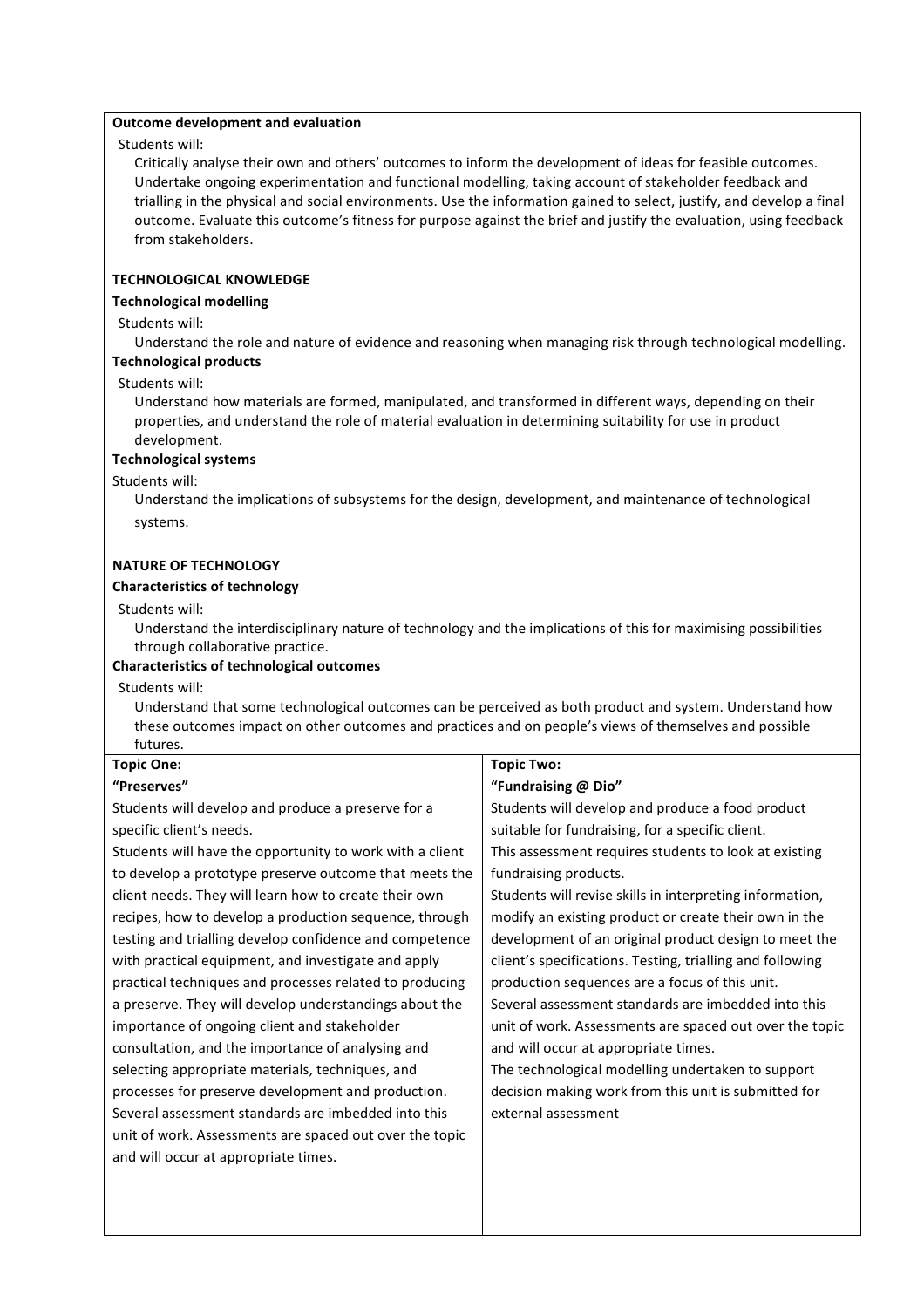| <b>Assessment Standards</b><br>91045 (1.2) Internal Credits: 4<br>Use planning tools to guide the technological<br>development of an outcome to address a brief                                                                                                                                                                                                                                                                                                                                                                                                                                                                                                                                                       | <b>Assessment Standards</b><br>91047 (1.4) Internal Credits: 6<br>Undertake development to make a prototype to address a<br>brief                                                                                                                                                                                                                                                                                                                                                                                                                                                                                                                                                                                                                                                                                                                                                                                                                                                         |  |  |
|-----------------------------------------------------------------------------------------------------------------------------------------------------------------------------------------------------------------------------------------------------------------------------------------------------------------------------------------------------------------------------------------------------------------------------------------------------------------------------------------------------------------------------------------------------------------------------------------------------------------------------------------------------------------------------------------------------------------------|-------------------------------------------------------------------------------------------------------------------------------------------------------------------------------------------------------------------------------------------------------------------------------------------------------------------------------------------------------------------------------------------------------------------------------------------------------------------------------------------------------------------------------------------------------------------------------------------------------------------------------------------------------------------------------------------------------------------------------------------------------------------------------------------------------------------------------------------------------------------------------------------------------------------------------------------------------------------------------------------|--|--|
| 91084 (1.62) Internal Credits: 4<br>Demonstrate understanding of basic concepts used in<br>preservation and packaging techniques for product<br>storage                                                                                                                                                                                                                                                                                                                                                                                                                                                                                                                                                               | 91048 (1.5) External Credits: 4<br>Demonstrate understanding of how technological modelling<br>supports decision-making                                                                                                                                                                                                                                                                                                                                                                                                                                                                                                                                                                                                                                                                                                                                                                                                                                                                   |  |  |
| Unit Objectives/Learning outcomes- Students will:<br>Use planning tools to effectively manage the<br>technological development of an outcome to address<br>a brief involves:<br>establishing key stages and resources required<br>٠                                                                                                                                                                                                                                                                                                                                                                                                                                                                                   | Unit Objectives/Learning outcomes-<br><b>Students will:</b><br>Undertake development to make a justified prototype to<br>address a brief involving:<br>selecting and using materials and/or components<br>٠<br>selecting and using tools and equipment<br>$\bullet$                                                                                                                                                                                                                                                                                                                                                                                                                                                                                                                                                                                                                                                                                                                       |  |  |
| planning actions to be undertaken within each key<br>stage<br>$\bullet$<br>identifying key planning decisions.<br>identifying review points<br>$\bullet$<br>reviewing key planning decisions.<br>$\bullet$<br>identifying critical review points for key stages<br>$\bullet$<br>prioritising resources required to ensure the<br>٠<br>completion of the outcome.                                                                                                                                                                                                                                                                                                                                                      | applying practical techniques and processes to make a<br>$\bullet$<br>prototype<br>evaluating the prototype in terms of the fitness for<br>$\bullet$<br>purpose of the outcome for its<br>intended physical and social environment.<br>$\bullet$<br>trialling, to inform selection and use of materials and/or<br>components<br>trialling, to inform the selection and application of<br>$\bullet$<br>practical techniques and processes.                                                                                                                                                                                                                                                                                                                                                                                                                                                                                                                                                 |  |  |
| Demonstrate comprehensive understanding of basic<br>concepts used in preservation and packaging<br>techniques for product storage involving:<br>types of decay and preservation techniques and<br>$\bullet$                                                                                                                                                                                                                                                                                                                                                                                                                                                                                                           | trialling the prototype to gain evidence of the its fitness<br>$\bullet$<br>for purpose in its intended physical and social<br>environment<br>using evidence, including stakeholder feedback, to make<br>$\bullet$<br>a judgement of the prototype's fitness for purpose.                                                                                                                                                                                                                                                                                                                                                                                                                                                                                                                                                                                                                                                                                                                 |  |  |
| the links<br>legal requirements for labelling in a local<br>$\bullet$<br>environment and discuss why it is required<br>how a specific product in a local environment<br>$\bullet$<br>could effectively be preserved, packaged and<br>stored to maintain product integrity over time.<br>why a particular preservation and packaging<br>$\bullet$<br>technique was chosen for a specific product to be<br>stored in a local environment.<br>discussing how to control the storage<br>$\bullet$<br>environment to limit decay of different types of<br>products during storage<br>comparing and contrasting preservation and<br>$\bullet$<br>packaging techniques for a product to be stored<br>in a local environment. | Demonstrate comprehensive understanding of how<br>technological modelling supports decision-making involving:<br>identifying the technological modelling<br>undertaken to develop and trial a technological<br>outcome<br>identifying evidence derived from technological<br>$\bullet$<br>modelling<br>describing how the evidence gained informed<br>decisions about 'what could happen' and 'what<br>should happen' for the technological outcome.<br>explaining the purpose of the technological<br>modelling undertaken to develop and trial a<br>technological outcome<br>explaining why the evidence gained enabled<br>$\bullet$<br>decisions to be made about 'what could happen'<br>and 'what should happen' for the technological<br>outcome.<br>discussing how decisions made about a<br>technological outcome considered 'what could<br>happen' and 'what should happen'<br>discussing how technological modelling identifies<br>$\bullet$<br>risk to support decision making. |  |  |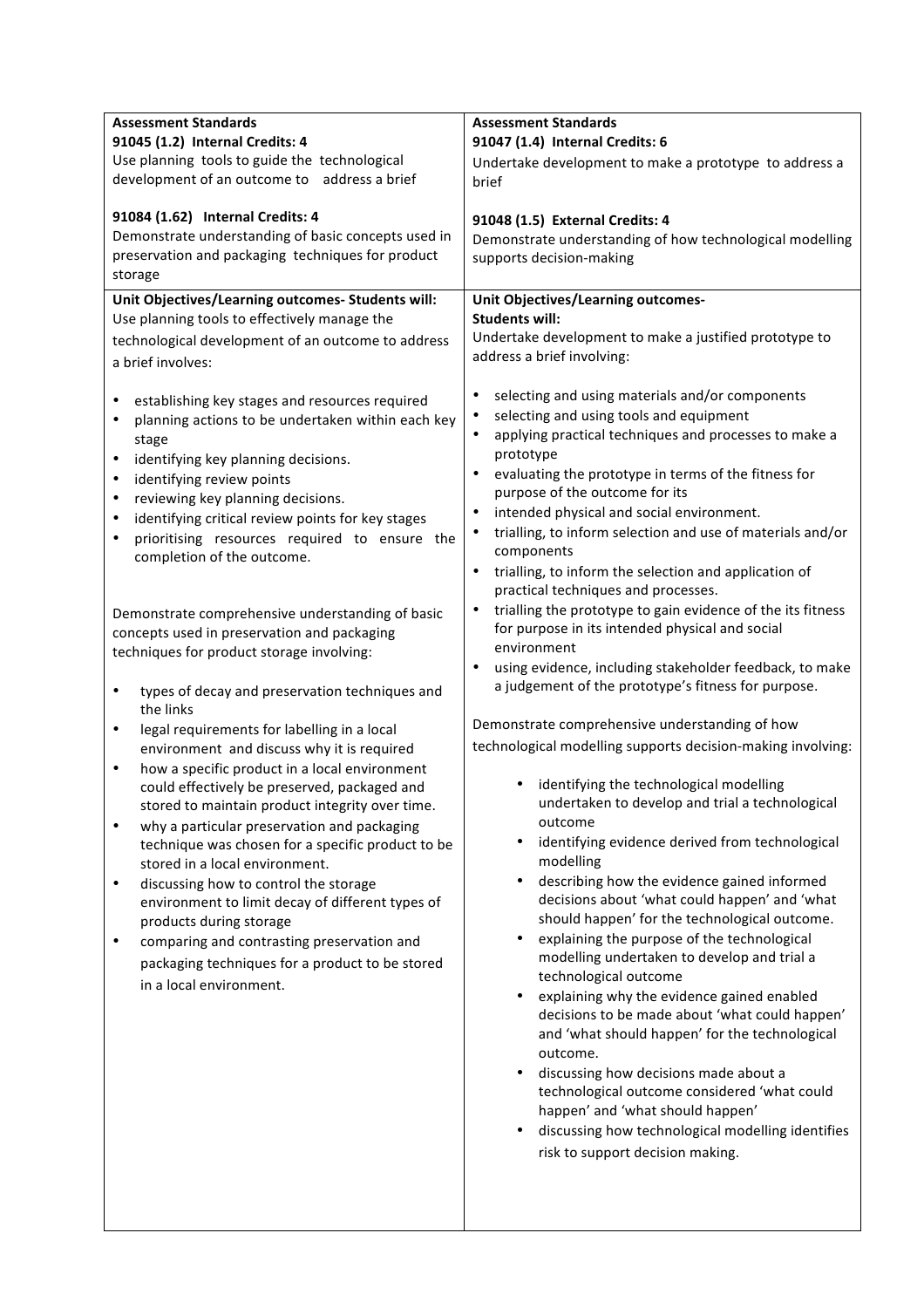| Indicators:                                                                                                                                                                                                                                                                                                                                                                                                                                                                                                                                                                                                                                                                                                                                                                                |                                                                                                                                                                                                                                                                                                                                                                                                                                                                                                                                                                                                                                                                                                                                                                                                                                                                                                                |  |  |  |
|--------------------------------------------------------------------------------------------------------------------------------------------------------------------------------------------------------------------------------------------------------------------------------------------------------------------------------------------------------------------------------------------------------------------------------------------------------------------------------------------------------------------------------------------------------------------------------------------------------------------------------------------------------------------------------------------------------------------------------------------------------------------------------------------|----------------------------------------------------------------------------------------------------------------------------------------------------------------------------------------------------------------------------------------------------------------------------------------------------------------------------------------------------------------------------------------------------------------------------------------------------------------------------------------------------------------------------------------------------------------------------------------------------------------------------------------------------------------------------------------------------------------------------------------------------------------------------------------------------------------------------------------------------------------------------------------------------------------|--|--|--|
| <b>Technological Knowledge</b>                                                                                                                                                                                                                                                                                                                                                                                                                                                                                                                                                                                                                                                                                                                                                             | <b>Outcome Development and Evaluation</b>                                                                                                                                                                                                                                                                                                                                                                                                                                                                                                                                                                                                                                                                                                                                                                                                                                                                      |  |  |  |
| (Processing, packaging and storage Technology)                                                                                                                                                                                                                                                                                                                                                                                                                                                                                                                                                                                                                                                                                                                                             |                                                                                                                                                                                                                                                                                                                                                                                                                                                                                                                                                                                                                                                                                                                                                                                                                                                                                                                |  |  |  |
| Identify reasons and causes of food spoilage.<br>$\bullet$<br>Describe a range of preservation methods<br>$\bullet$<br>that maintain product integrity in a local<br>environment.<br>Explain the principles of packaging.<br>$\bullet$<br>Identify labelling requirements for a range of<br>٠<br>products to meet New Zealand standards.<br>Describe methods of storage to include<br>$\bullet$<br>aspects such as hygiene and protection from<br>cross contamination.<br><b>Planning for Practice</b><br>Select appropriate planning tools suited to<br>٠<br>the development of an outcome.<br>Use planning tools to manage resources to<br>$\bullet$<br>ensure completion of an outcome.<br>Record initial plans and ongoing revisions.<br>$\bullet$<br>Justify planning decisions.<br>٠ | Generate design ideas informed by research and<br>$\bullet$<br>analysis of existing outcomes.<br>Use functional modelling to refine design ideas.<br>$\bullet$<br>Evaluate design ideas in relation to the feasibility<br>$\bullet$<br>of the conceptual design.<br>Evaluate proposed conceptual design against<br>$\bullet$<br>specifications.<br>Evaluate suitability of materials and components<br>$\bullet$<br>and select those appropriate to the production of<br>the outcome.<br>Produce and trial the prototype and evaluate its<br>$\bullet$<br>fitness for purpose.<br>Identify any changes to the prototype that would<br>$\bullet$<br>bring about an improvement.<br>Use stakeholder feedback to inform decision<br>٠<br>making and evaluation.<br><b>Technological modelling</b><br>Discuss how technological modelling provides a<br>$\bullet$<br>range if evidence to support decision making. |  |  |  |
|                                                                                                                                                                                                                                                                                                                                                                                                                                                                                                                                                                                                                                                                                                                                                                                            | Explain how technological modelling assists in the                                                                                                                                                                                                                                                                                                                                                                                                                                                                                                                                                                                                                                                                                                                                                                                                                                                             |  |  |  |
|                                                                                                                                                                                                                                                                                                                                                                                                                                                                                                                                                                                                                                                                                                                                                                                            | identification of risk.                                                                                                                                                                                                                                                                                                                                                                                                                                                                                                                                                                                                                                                                                                                                                                                                                                                                                        |  |  |  |
|                                                                                                                                                                                                                                                                                                                                                                                                                                                                                                                                                                                                                                                                                                                                                                                            | Describe how practical and functional reasoning<br>$\bullet$<br>enable us to explore the feasibility and                                                                                                                                                                                                                                                                                                                                                                                                                                                                                                                                                                                                                                                                                                                                                                                                       |  |  |  |
|                                                                                                                                                                                                                                                                                                                                                                                                                                                                                                                                                                                                                                                                                                                                                                                            | acceptability of developing outcomes.                                                                                                                                                                                                                                                                                                                                                                                                                                                                                                                                                                                                                                                                                                                                                                                                                                                                          |  |  |  |
|                                                                                                                                                                                                                                                                                                                                                                                                                                                                                                                                                                                                                                                                                                                                                                                            |                                                                                                                                                                                                                                                                                                                                                                                                                                                                                                                                                                                                                                                                                                                                                                                                                                                                                                                |  |  |  |
| <b>Learning activities</b>                                                                                                                                                                                                                                                                                                                                                                                                                                                                                                                                                                                                                                                                                                                                                                 | <b>Learning activities</b>                                                                                                                                                                                                                                                                                                                                                                                                                                                                                                                                                                                                                                                                                                                                                                                                                                                                                     |  |  |  |
|                                                                                                                                                                                                                                                                                                                                                                                                                                                                                                                                                                                                                                                                                                                                                                                            |                                                                                                                                                                                                                                                                                                                                                                                                                                                                                                                                                                                                                                                                                                                                                                                                                                                                                                                |  |  |  |
| <b>Learning Activities overview:</b>                                                                                                                                                                                                                                                                                                                                                                                                                                                                                                                                                                                                                                                                                                                                                       | <b>Learning Activities overview:</b>                                                                                                                                                                                                                                                                                                                                                                                                                                                                                                                                                                                                                                                                                                                                                                                                                                                                           |  |  |  |
| <b>Initial Research Activities:</b>                                                                                                                                                                                                                                                                                                                                                                                                                                                                                                                                                                                                                                                                                                                                                        | <b>Initial Research Activities:</b>                                                                                                                                                                                                                                                                                                                                                                                                                                                                                                                                                                                                                                                                                                                                                                                                                                                                            |  |  |  |
| Research-<br>Examine existing solutions.<br>Opinions from others.<br>Ingredient examination. Identifying<br>٠<br>appropriate ingredient properties and<br>environmental factors for designing and<br>developing the preserve.<br>Types of decay<br>$\bullet$<br>٠                                                                                                                                                                                                                                                                                                                                                                                                                                                                                                                          | Research-<br>$\bullet$<br>Examine existing solutions.<br>٠<br>Opinions from others.<br>$\bullet$<br>Product examination. Identifying appropriate<br>$\bullet$<br>ingredient properties and environmental factors<br>for designing and developing the fundraising<br>product.<br><b>Brief Development Activities:</b>                                                                                                                                                                                                                                                                                                                                                                                                                                                                                                                                                                                           |  |  |  |
| Labelling requirements<br>٠                                                                                                                                                                                                                                                                                                                                                                                                                                                                                                                                                                                                                                                                                                                                                                | $\bullet$                                                                                                                                                                                                                                                                                                                                                                                                                                                                                                                                                                                                                                                                                                                                                                                                                                                                                                      |  |  |  |
| Preservation and packaging techniques                                                                                                                                                                                                                                                                                                                                                                                                                                                                                                                                                                                                                                                                                                                                                      | Context and client brainstorming.<br>Client and stakeholder interviews.<br>$\bullet$                                                                                                                                                                                                                                                                                                                                                                                                                                                                                                                                                                                                                                                                                                                                                                                                                           |  |  |  |
| <b>Health and Safety</b>                                                                                                                                                                                                                                                                                                                                                                                                                                                                                                                                                                                                                                                                                                                                                                   | Define client functional use attributes /<br>$\bullet$                                                                                                                                                                                                                                                                                                                                                                                                                                                                                                                                                                                                                                                                                                                                                                                                                                                         |  |  |  |
| <b>Planning for Practice</b>                                                                                                                                                                                                                                                                                                                                                                                                                                                                                                                                                                                                                                                                                                                                                               | specifications.<br>Identify environmental considerations for the<br>$\bullet$<br>fundraising product and intended use.                                                                                                                                                                                                                                                                                                                                                                                                                                                                                                                                                                                                                                                                                                                                                                                         |  |  |  |
| Look at planning tools used by others and<br>yourself                                                                                                                                                                                                                                                                                                                                                                                                                                                                                                                                                                                                                                                                                                                                      | Investigate and select ingredients / confirm with<br>$\bullet$<br>client properties for functional intended use.                                                                                                                                                                                                                                                                                                                                                                                                                                                                                                                                                                                                                                                                                                                                                                                               |  |  |  |
| Identify and select appropriate planning tools<br>$\bullet$<br>suited to the development of the outcome<br>(preserve)<br>Use planning tools to manage resources to                                                                                                                                                                                                                                                                                                                                                                                                                                                                                                                                                                                                                         | Initial brief.<br>$\bullet$<br>Revise brief throughout development of the<br>$\bullet$<br>preserve.                                                                                                                                                                                                                                                                                                                                                                                                                                                                                                                                                                                                                                                                                                                                                                                                            |  |  |  |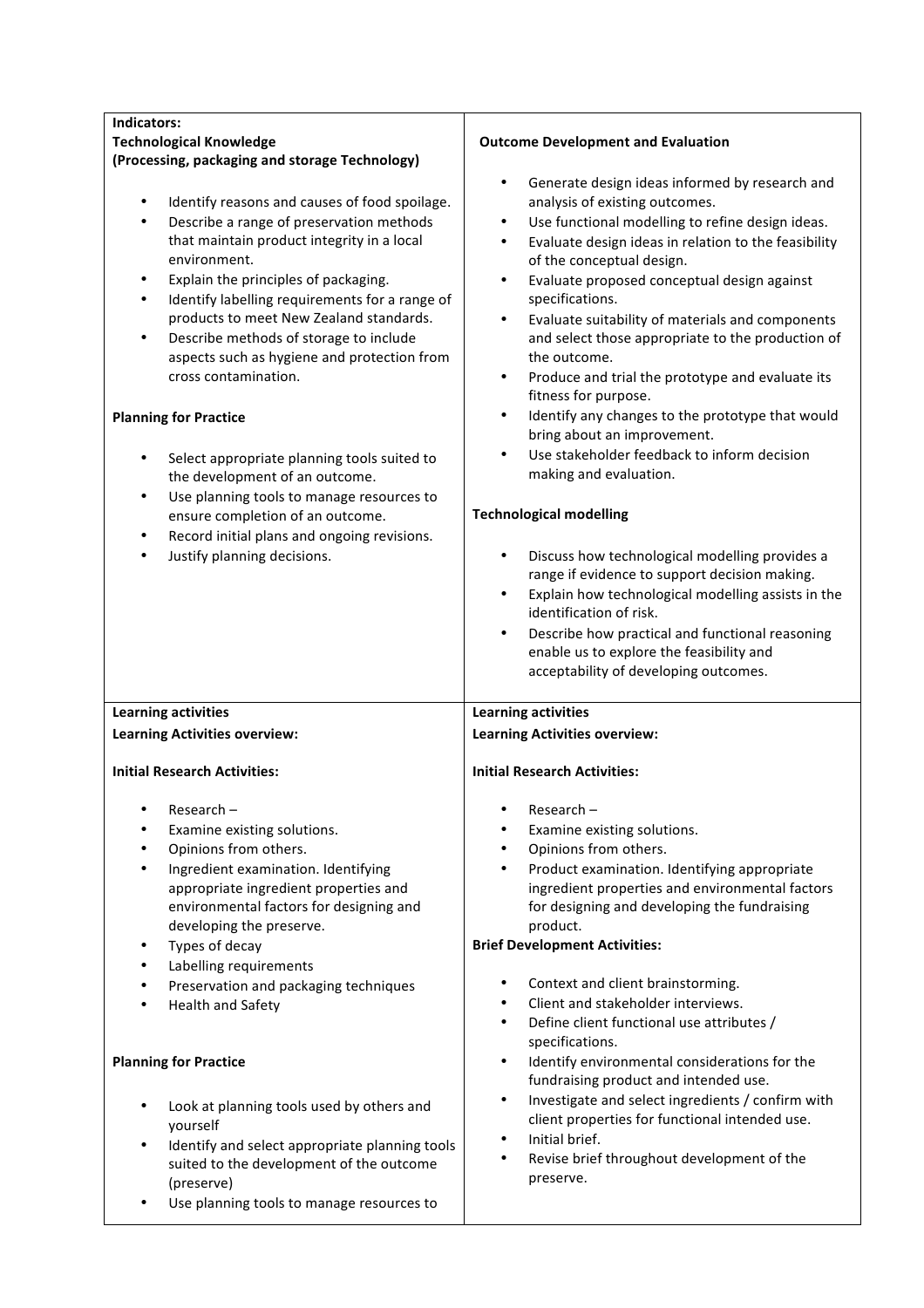| ensure completion of an outcome.                                               | <b>Prototype and Functional Modeling Development</b>                                                                                                                                                                                                                                                                                                                                                                                                                                                                                                                                                                                                                                                                                                                                                                                                                                                                                                                                                                                                                                                                                            |  |  |  |
|--------------------------------------------------------------------------------|-------------------------------------------------------------------------------------------------------------------------------------------------------------------------------------------------------------------------------------------------------------------------------------------------------------------------------------------------------------------------------------------------------------------------------------------------------------------------------------------------------------------------------------------------------------------------------------------------------------------------------------------------------------------------------------------------------------------------------------------------------------------------------------------------------------------------------------------------------------------------------------------------------------------------------------------------------------------------------------------------------------------------------------------------------------------------------------------------------------------------------------------------|--|--|--|
|                                                                                | <b>Activities:</b>                                                                                                                                                                                                                                                                                                                                                                                                                                                                                                                                                                                                                                                                                                                                                                                                                                                                                                                                                                                                                                                                                                                              |  |  |  |
| Record initial plans and ongoing revisions.                                    | The starting point for this activity is to develop a conceptual                                                                                                                                                                                                                                                                                                                                                                                                                                                                                                                                                                                                                                                                                                                                                                                                                                                                                                                                                                                                                                                                                 |  |  |  |
| Justify planning decisions.                                                    | design for Assessment 91047 (1.4)                                                                                                                                                                                                                                                                                                                                                                                                                                                                                                                                                                                                                                                                                                                                                                                                                                                                                                                                                                                                                                                                                                               |  |  |  |
| Consult with a selected client and identified                                  | Introduce definitions of Modelling-functional                                                                                                                                                                                                                                                                                                                                                                                                                                                                                                                                                                                                                                                                                                                                                                                                                                                                                                                                                                                                                                                                                                   |  |  |  |
| relevant stakeholders throughout the whole                                     | prototyping and an outcome                                                                                                                                                                                                                                                                                                                                                                                                                                                                                                                                                                                                                                                                                                                                                                                                                                                                                                                                                                                                                                                                                                                      |  |  |  |
| project.                                                                       | Look at different forms of modelling- CAD, sketching,                                                                                                                                                                                                                                                                                                                                                                                                                                                                                                                                                                                                                                                                                                                                                                                                                                                                                                                                                                                                                                                                                           |  |  |  |
| Select and use resources through informed<br>testing, trialing and evaluation. | verbal discussions, trialling, testing                                                                                                                                                                                                                                                                                                                                                                                                                                                                                                                                                                                                                                                                                                                                                                                                                                                                                                                                                                                                                                                                                                          |  |  |  |
| Create a preserve idea to meet client brief design                             | Research technological modelling undertaken by a                                                                                                                                                                                                                                                                                                                                                                                                                                                                                                                                                                                                                                                                                                                                                                                                                                                                                                                                                                                                                                                                                                |  |  |  |
| specifications.                                                                | range of technologists.                                                                                                                                                                                                                                                                                                                                                                                                                                                                                                                                                                                                                                                                                                                                                                                                                                                                                                                                                                                                                                                                                                                         |  |  |  |
| Develop a brief and specifications for a specific                              | Gather information to inform you so you can make<br>$\bullet$                                                                                                                                                                                                                                                                                                                                                                                                                                                                                                                                                                                                                                                                                                                                                                                                                                                                                                                                                                                                                                                                                   |  |  |  |
| client.                                                                        | informed prediction of possible and probable                                                                                                                                                                                                                                                                                                                                                                                                                                                                                                                                                                                                                                                                                                                                                                                                                                                                                                                                                                                                                                                                                                    |  |  |  |
| Utilize a range of planning techniques to help<br>٠                            | consequences of proposed outcome.                                                                                                                                                                                                                                                                                                                                                                                                                                                                                                                                                                                                                                                                                                                                                                                                                                                                                                                                                                                                                                                                                                               |  |  |  |
| manage time and resources.                                                     | Choose forms of modelling appropriate for different                                                                                                                                                                                                                                                                                                                                                                                                                                                                                                                                                                                                                                                                                                                                                                                                                                                                                                                                                                                                                                                                                             |  |  |  |
| Undertake a range of self-reflection practices.                                | stages of your technological practice based on                                                                                                                                                                                                                                                                                                                                                                                                                                                                                                                                                                                                                                                                                                                                                                                                                                                                                                                                                                                                                                                                                                  |  |  |  |
| Develop practical skills competency - Y11 practical                            | context, needs and opportunities, stakeholders,<br>specifications e.g. Verbal to discuss ideas for concept                                                                                                                                                                                                                                                                                                                                                                                                                                                                                                                                                                                                                                                                                                                                                                                                                                                                                                                                                                                                                                      |  |  |  |
| skills / basic procedures and developing skills in                             | development, sketches for the concepts, trial and                                                                                                                                                                                                                                                                                                                                                                                                                                                                                                                                                                                                                                                                                                                                                                                                                                                                                                                                                                                                                                                                                               |  |  |  |
| production techniques and processes.                                           | testing to experiment with cultural recipes,                                                                                                                                                                                                                                                                                                                                                                                                                                                                                                                                                                                                                                                                                                                                                                                                                                                                                                                                                                                                                                                                                                    |  |  |  |
| Carry out various functional modeling processes                                | ingredients and cooking methods                                                                                                                                                                                                                                                                                                                                                                                                                                                                                                                                                                                                                                                                                                                                                                                                                                                                                                                                                                                                                                                                                                                 |  |  |  |
| to inform decision making                                                      | Identify the stages of technological practice and what                                                                                                                                                                                                                                                                                                                                                                                                                                                                                                                                                                                                                                                                                                                                                                                                                                                                                                                                                                                                                                                                                          |  |  |  |
| Follow a production sequence or adapt or create<br>٠                           | should and could happen at each stage of                                                                                                                                                                                                                                                                                                                                                                                                                                                                                                                                                                                                                                                                                                                                                                                                                                                                                                                                                                                                                                                                                                        |  |  |  |
| own sequence in discussion with teacher.                                       | development.                                                                                                                                                                                                                                                                                                                                                                                                                                                                                                                                                                                                                                                                                                                                                                                                                                                                                                                                                                                                                                                                                                                                    |  |  |  |
| Produce a preserve.                                                            | Identify and access possible risks and present an                                                                                                                                                                                                                                                                                                                                                                                                                                                                                                                                                                                                                                                                                                                                                                                                                                                                                                                                                                                                                                                                                               |  |  |  |
| Evaluate the outcome in consultation with the                                  | argument                                                                                                                                                                                                                                                                                                                                                                                                                                                                                                                                                                                                                                                                                                                                                                                                                                                                                                                                                                                                                                                                                                                                        |  |  |  |
| client and provide photographic evidence.                                      | Discuss and justify how this will provide evidence for<br>validity and reliability for your stakeholders. Present<br>and justify your design concept that would most<br>effectively address your stakeholder needs and<br>consider wider social and physical environment. E.g.<br>Prototyping allows for evaluation of fitness for<br>purpose to meet stakeholder needs.<br>Explain how the forms of modelling enable you to<br>identify the type, severity and probability of risk<br>during the development of the outcome and manage<br>them.<br>Discuss the importance of modelling and what part it<br>played in making your food product fit for purpose.<br>Concept sketches, development sketches. Select<br>design. Client approval.<br>Teach practical techniques.<br>Development, experimentation and trialling, client<br>testing, final design.<br>Trialling and selecting ingredients / techniques: eg:<br>Teacher demonstration - then student testing on own<br>materials: Test results and conclusions. Apply<br>conclusions to product development and production.<br>Teach packaging and storage technique. Students' trial. |  |  |  |
|                                                                                | Plan own production sequence - discuss with<br>teacher.                                                                                                                                                                                                                                                                                                                                                                                                                                                                                                                                                                                                                                                                                                                                                                                                                                                                                                                                                                                                                                                                                         |  |  |  |
|                                                                                | Production of product.                                                                                                                                                                                                                                                                                                                                                                                                                                                                                                                                                                                                                                                                                                                                                                                                                                                                                                                                                                                                                                                                                                                          |  |  |  |
|                                                                                | Ongoing client and stakeholder consultation                                                                                                                                                                                                                                                                                                                                                                                                                                                                                                                                                                                                                                                                                                                                                                                                                                                                                                                                                                                                                                                                                                     |  |  |  |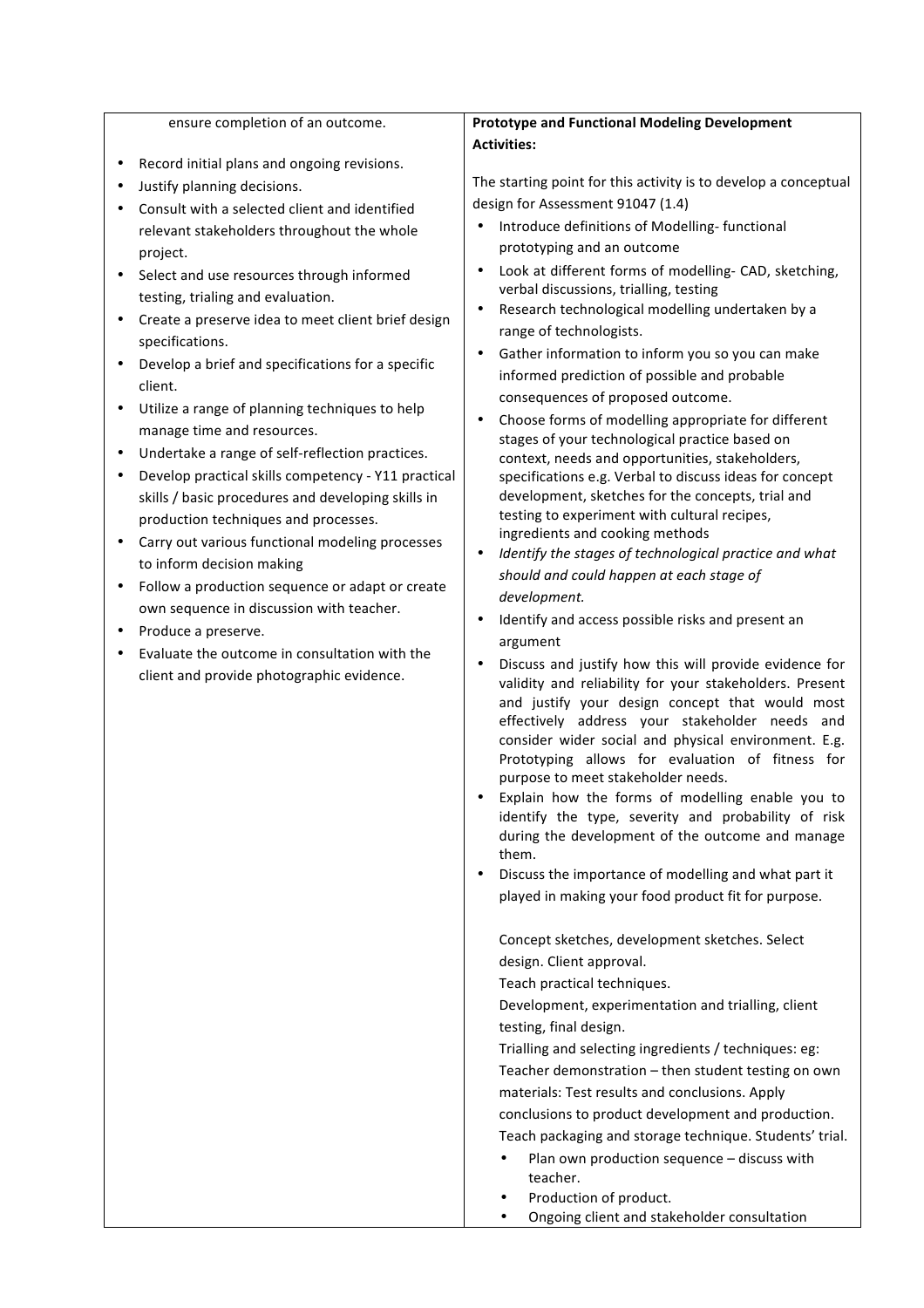|                                                                                              | throughout whole process.                                                                                                 |  |  |  |
|----------------------------------------------------------------------------------------------|---------------------------------------------------------------------------------------------------------------------------|--|--|--|
|                                                                                              |                                                                                                                           |  |  |  |
|                                                                                              | <b>Functional Testing of Prototype Activities:</b>                                                                        |  |  |  |
|                                                                                              | Taste test product by client and stakeholders in<br>intended environment.<br>Include stakeholder consultation.<br>٠       |  |  |  |
|                                                                                              | Provide evidence photos.<br>$\bullet$                                                                                     |  |  |  |
|                                                                                              | Complete final evaluation against brief<br>٠                                                                              |  |  |  |
|                                                                                              | specifications. Note potential areas for                                                                                  |  |  |  |
|                                                                                              | improvement. Refer to client and stakeholder<br>comments on bag functionality, areas for                                  |  |  |  |
|                                                                                              | improvement.                                                                                                              |  |  |  |
| <b>Key Competencies:</b>                                                                     | <b>Values:</b>                                                                                                            |  |  |  |
| Thinking about problems and creating and                                                     | Through this unit the students will be encouraged to value:                                                               |  |  |  |
| developing solutions. Critical and reflective                                                | excellence - aiming high and producing quality<br>٠                                                                       |  |  |  |
| thinking. Using SCAMPER to develop design ideas                                              | outcome                                                                                                                   |  |  |  |
| and develop recipes                                                                          | diversity-look at a range of products from<br>٠                                                                           |  |  |  |
| Using language, symbols and text to research,<br>٠                                           | different cultures                                                                                                        |  |  |  |
| record data, investigate- following recipe                                                   | Equity-Respect all, be fair<br>$\bullet$<br>innovation, enquiry and curiosity- being creative<br>٠                        |  |  |  |
| instructions, collating data, completing sensory                                             | and original                                                                                                              |  |  |  |
| evaluations, using planning tools                                                            | community and participation for the common                                                                                |  |  |  |
| Managing self in their organization of self<br>$\bullet$                                     | good-ecological sustainability including care for                                                                         |  |  |  |
| directed projects and relating to others-client                                              | the environment                                                                                                           |  |  |  |
| and stakeholders. Managing time and resources,                                               | integrity - being honest, observing copyrights                                                                            |  |  |  |
| meeting deadlines and following instructions                                                 | protocols, behaving ethically and morally                                                                                 |  |  |  |
| Participating in class and in the community<br>$\bullet$                                     | respect for themselves, others and human rights                                                                           |  |  |  |
| through consultation and contribution-sharing                                                |                                                                                                                           |  |  |  |
| ideas, participating in trial and testing,                                                   |                                                                                                                           |  |  |  |
| experimentation.                                                                             |                                                                                                                           |  |  |  |
| Relating to Others- sharing ingredients and<br>$\bullet$                                     |                                                                                                                           |  |  |  |
| equipment, ongoing consultation with teacher,<br>client and stakeholders                     |                                                                                                                           |  |  |  |
|                                                                                              |                                                                                                                           |  |  |  |
| <b>Assessment Criteria</b>                                                                   | <b>Assessment Strategies</b>                                                                                              |  |  |  |
| Technological assessment schedule is based on                                                |                                                                                                                           |  |  |  |
| Components of Practice from the NZC at level 6                                               | The evidence may be handed in to the teacher for<br>assessment in portfolio format. This portfolio will need to           |  |  |  |
| <b>Planning for practice</b>                                                                 | contain: evidence of your learning journey from the brief<br>analysis through to identifying the needs and opportunities  |  |  |  |
| Students will critically analyse their own and others'                                       | and developing conceptual designs, trialling, evaluating                                                                  |  |  |  |
| past and current planning practice to make informed                                          | before making the final outcome to make it fit for purpose.                                                               |  |  |  |
| selection and effective use of planning tools and use                                        | This evidence will come from a variety of sources such as<br>your verbal, written and practical work. The portfolio is to |  |  |  |
| these tools to develop a completed outcome.                                                  | be a combination of hard copies and digital work.                                                                         |  |  |  |
|                                                                                              |                                                                                                                           |  |  |  |
| critically analyse own and others use of                                                     |                                                                                                                           |  |  |  |
| planning tools to inform the selection of<br>planning tools best suited for their use to     | A range of opportunities in Food Technology encourages                                                                    |  |  |  |
| plan and monitor progress and record                                                         | the following approaches to assessment:                                                                                   |  |  |  |
| reasons for planning decisions                                                               | $\bullet$<br>brainstorming<br>investigating<br>$\bullet$                                                                  |  |  |  |
| use planning tools to establish and review                                                   | concept mapping<br>$\bullet$                                                                                              |  |  |  |
| key stages, identify and manage all                                                          | researching, evaluating and modifying<br>$\bullet$                                                                        |  |  |  |
| resources, and to determine and guide                                                        | planning and development<br>$\bullet$                                                                                     |  |  |  |
| actions to ensure completion of an outcome<br>use planning tools to record initial plans and | using a range of equipment<br>$\bullet$                                                                                   |  |  |  |
|                                                                                              | group and individual work Research-gathering<br>$\bullet$                                                                 |  |  |  |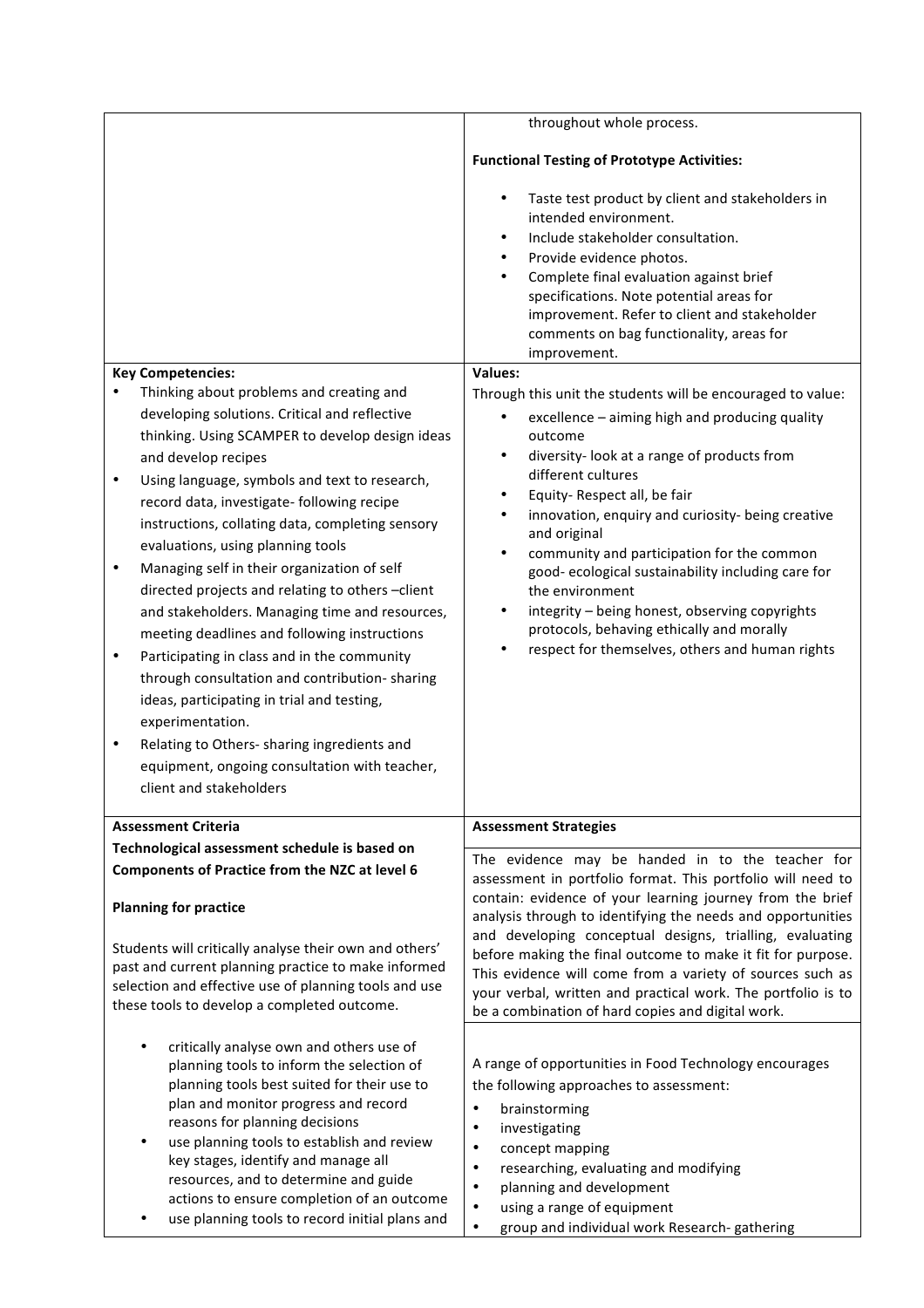| ongoing revisions in ways which provide                                                       | materials; analysis of research                                                                     |  |  |
|-----------------------------------------------------------------------------------------------|-----------------------------------------------------------------------------------------------------|--|--|
| reasons for planning decisions made.                                                          | Self and peer assessment                                                                            |  |  |
|                                                                                               | presentation skills- oral; practical; research; ICT<br>٠<br>$\bullet$                               |  |  |
| <b>Outcome Development and Evaluation</b>                                                     | practical-design ideas; investigations; product analysis;<br>development of a solution; skills      |  |  |
| Students will critically analyse their own and others                                         | evaluations-progressive and final<br>$\bullet$                                                      |  |  |
| outcomes to inform the development of ideas for                                               | trialing ideas and evaluating outcomes<br>$\bullet$                                                 |  |  |
| feasible outcomes and through ongoing                                                         | peer and self reviewing<br>$\bullet$                                                                |  |  |
| experimentation, trialling and modelling select, justify                                      | producing written, pictorial and verbal reports<br>$\bullet$                                        |  |  |
| and develop a final outcome which is evaluated                                                | recording and keeping a diary or portfolio containing a<br>$\bullet$                                |  |  |
| against the brief in terms of its fitness for purpose.                                        | record of progress                                                                                  |  |  |
|                                                                                               | interviewing others<br>$\bullet$                                                                    |  |  |
| generate design ideas that are informed by<br>$\bullet$                                       |                                                                                                     |  |  |
| research and the critical analysis of existing<br>outcomes;                                   | A variety of assessment procedures are included                                                     |  |  |
| undertake functional modelling to refine design<br>$\bullet$                                  | keeping in mind variations in attainment due to                                                     |  |  |
| ideas and enhance their ability to address the                                                | ethnicity, background, oral, written and practical                                                  |  |  |
| specifications;                                                                               | ability.                                                                                            |  |  |
| evaluate design ideas in terms of their ability to<br>$\bullet$                               |                                                                                                     |  |  |
| support the development of a conceptual design                                                | Assessment strategies will include:                                                                 |  |  |
| for a feasible outcome;                                                                       | Research- gathering materials; analysis of research<br>$\bullet$                                    |  |  |
| evaluate the conceptual design against the<br>$\bullet$                                       | Self and peer assessment<br>٠                                                                       |  |  |
| specifications to determine the proposed                                                      | Presentation skills- oral; practical; research; ICT<br>$\bullet$                                    |  |  |
| outcomes potential fitness for purpose;<br>evaluate suitability of materials/components,<br>٠ | Practical-design ideas; investigations; product analysis;<br>٠<br>development of a solution; skills |  |  |
| based on their performance properties, to select                                              | Evaluations-progressive and final<br>$\bullet$                                                      |  |  |
| those appropriate for use in the production of a                                              |                                                                                                     |  |  |
| feasible outcome;                                                                             | Student work will be collected following the research<br>$\bullet$                                  |  |  |
| produce and trial a prototype of the outcome to<br>٠                                          | and analysis exercises, formative feedback will be given                                            |  |  |
| evaluate its fitness for purpose and identify any                                             | against the criteria.                                                                               |  |  |
| changes that would enhance the outcome;                                                       |                                                                                                     |  |  |
| use stakeholder feedback to support and justify<br>$\bullet$                                  | Conferencing with each student for feed forward,                                                    |  |  |
| key design decisions and evaluations of fitness for<br>purpose.                               | regarding the student's intended development ideas is                                               |  |  |
|                                                                                               | given                                                                                               |  |  |
| <b>Technological Knowledge</b>                                                                |                                                                                                     |  |  |
|                                                                                               | Feedback is given on the quality of analysis of research,<br>exercise and presentation of work.     |  |  |
| Students will understand the role and nature of                                               | Students are to be encouraged to submit aspects of<br>$\bullet$                                     |  |  |
| evidence and reasoning when managing risk through                                             | their planning and development work as it progresses                                                |  |  |
| technological modelling.                                                                      | for ongoing formative assessment                                                                    |  |  |
|                                                                                               |                                                                                                     |  |  |
| describe practical and functional reasoning and<br>$\bullet$                                  | Progress assessment against the standard assessment<br>$\bullet$                                    |  |  |
| discuss how they work together to enhance<br>decision making during technological modelling   |                                                                                                     |  |  |
| explain the role of technological modelling in the<br>$\bullet$                               | Final assessment<br>$\bullet$                                                                       |  |  |
| exploration and identification of possible risk/s                                             |                                                                                                     |  |  |
| discuss examples to illustrate how evidence and<br>٠                                          | $\bullet$<br>Opportunity for resubmission following summative                                       |  |  |
| reasoning is used during functional modelling to                                              | feedback.                                                                                           |  |  |
| identify risk and make informed and justifiable                                               |                                                                                                     |  |  |
| design decisions                                                                              | <b>Practical Assessment:</b>                                                                        |  |  |
| discuss examples to illustrate how prototyping<br>٠                                           |                                                                                                     |  |  |
| provides information to determine maintenance                                                 | Students will apply management strategies in the                                                    |  |  |
| requirements to ensure minimal risk and optimal                                               | preparation, production and service of food                                                         |  |  |
| performance over time.                                                                        |                                                                                                     |  |  |
| Students will be assessed against the criteria in the                                         |                                                                                                     |  |  |
| NQF Standards in the table below.                                                             |                                                                                                     |  |  |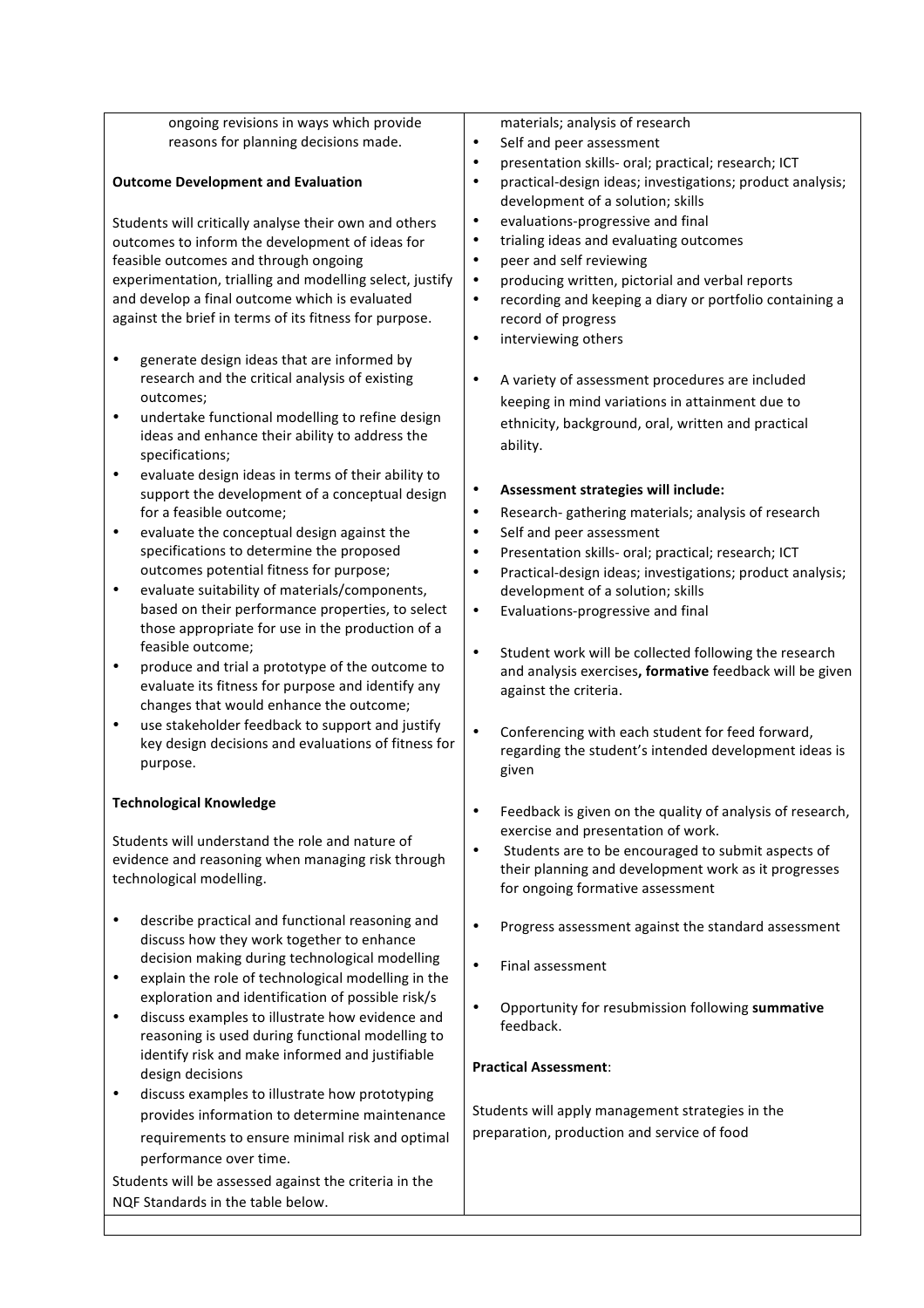| <b>NOF Standards</b>                                                                                                                                                                                                                                                                                                                                                                                                                                                                                                                                                                                                                                                                                                                                                                                                                                                                                                                                                                                                                                                                                                                             |                                                                                                                                                                                                                                                                                                                                                                                                                                                                                                                                                                                                                                                                                                                                                                                                                                                                                                                                                                                                                                                                                                                                                                                                                                                                                                                                                                                                         |                                  |                |
|--------------------------------------------------------------------------------------------------------------------------------------------------------------------------------------------------------------------------------------------------------------------------------------------------------------------------------------------------------------------------------------------------------------------------------------------------------------------------------------------------------------------------------------------------------------------------------------------------------------------------------------------------------------------------------------------------------------------------------------------------------------------------------------------------------------------------------------------------------------------------------------------------------------------------------------------------------------------------------------------------------------------------------------------------------------------------------------------------------------------------------------------------|---------------------------------------------------------------------------------------------------------------------------------------------------------------------------------------------------------------------------------------------------------------------------------------------------------------------------------------------------------------------------------------------------------------------------------------------------------------------------------------------------------------------------------------------------------------------------------------------------------------------------------------------------------------------------------------------------------------------------------------------------------------------------------------------------------------------------------------------------------------------------------------------------------------------------------------------------------------------------------------------------------------------------------------------------------------------------------------------------------------------------------------------------------------------------------------------------------------------------------------------------------------------------------------------------------------------------------------------------------------------------------------------------------|----------------------------------|----------------|
| <b>Title</b>                                                                                                                                                                                                                                                                                                                                                                                                                                                                                                                                                                                                                                                                                                                                                                                                                                                                                                                                                                                                                                                                                                                                     |                                                                                                                                                                                                                                                                                                                                                                                                                                                                                                                                                                                                                                                                                                                                                                                                                                                                                                                                                                                                                                                                                                                                                                                                                                                                                                                                                                                                         | Ext / Int                        | <b>Credits</b> |
| <b>Assessment Standards</b><br>91045<br>Use planning tools to guide the technological development of an outcome<br>to address a brief                                                                                                                                                                                                                                                                                                                                                                                                                                                                                                                                                                                                                                                                                                                                                                                                                                                                                                                                                                                                            |                                                                                                                                                                                                                                                                                                                                                                                                                                                                                                                                                                                                                                                                                                                                                                                                                                                                                                                                                                                                                                                                                                                                                                                                                                                                                                                                                                                                         | Internal                         | 4              |
| Undertake development to make a prototype to address a brief<br>91047<br>91048<br>Demonstrate understanding of how technological modelling supports<br>decision-making<br>Demonstrate understanding of basic concepts used in preservation and<br>91084<br>packaging techniques for product storage<br><b>Community Links</b><br>Resources-                                                                                                                                                                                                                                                                                                                                                                                                                                                                                                                                                                                                                                                                                                                                                                                                      |                                                                                                                                                                                                                                                                                                                                                                                                                                                                                                                                                                                                                                                                                                                                                                                                                                                                                                                                                                                                                                                                                                                                                                                                                                                                                                                                                                                                         | Internal<br>External<br>Internal | 6<br>4<br>4    |
| Human and Physical                                                                                                                                                                                                                                                                                                                                                                                                                                                                                                                                                                                                                                                                                                                                                                                                                                                                                                                                                                                                                                                                                                                               | Home and school<br>٠                                                                                                                                                                                                                                                                                                                                                                                                                                                                                                                                                                                                                                                                                                                                                                                                                                                                                                                                                                                                                                                                                                                                                                                                                                                                                                                                                                                    |                                  |                |
| The use of ICT<br>٠<br>Student instruction and unit guideline sheet.<br>Teachers will maintain the teacher's notes file<br>٠<br>developed for use with this unit of work.<br>Resources for exploration of existing products and<br>$\bullet$<br>investigation to determined key attributes for<br>preserves and promotional food product.<br>Access to information sources for required the<br>research e.g. Library, Internet.<br>Food technology room and access to appropriate<br>equipment.<br><b>Digital Cameras</b><br>٠<br>Food resources<br>٠<br>Provision to store all students' experimentation<br>work.<br>Students are advised to use a 'working folder' for<br>٠<br>current work only and to store completed work in<br>a locked cupboard supplied by the teacher.<br>Students will be required to supply stationary and<br>٠<br>materials as necessary.<br>"Starter products" samples, pictures, of<br>existing food products that have potential for<br>promotion<br>Senior Food Technology and Nutrition Student<br>Book and Teacher Resource CD<br>Recipe books/ Magazines<br>٠<br>Pamphlets<br>Videos/DVD/Clickview<br>YouTube | School environment in the food lab<br>$\bullet$<br>Discussion of current market products students may<br>٠<br>have seen or tried as well as products tested in the<br>food lab<br>$\bullet$<br>Students' discussions and sensory testing with chosen<br>stakeholders.<br><b>Subject Links/Cross Curricular Links</b><br><b>Science</b><br>$\bullet$<br>-Investigate products and processes to record and test<br>observations.<br>-Scientific knowledge to work towards a final solution.<br>-Chemistry of food<br><b>Mathematics and Statistics</b><br>$\bullet$<br>-Estimating, measuring and calculating quantities, --<br>Time and costs.<br><b>Health and Physical Education</b><br>$\bullet$<br>-Health, safety and hygiene<br>-Making healthy food choices<br>-Producing food that promote wellbeing and are safe<br>for others<br><b>The Arts</b><br>$\bullet$<br>-A range of media in presenting ideas and products<br><b>Social Sciences</b><br>$\bullet$<br>-Understand the cultural factors, values and social<br>structures that influence food choices<br>-Current trends in availability of food and equipment<br><b>English</b><br>$\bullet$<br>-oral, written and visual language when listening to,<br>communicating and presenting information<br>Language<br>$\bullet$<br>-discover how language and culture influence our<br>personal, group, and national identities through food |                                  |                |

## **Safety Issues**

Students will be reminded of safe working practices within the food laboratory and when working at home.

- Health and Safety Code of Practice followed.
- HACCP in food lab is essential.
- Students made aware of their responsibility for their own safety and that of others.
- -No students participate in practical tasks without the appropriate footwear
- - clean apron
- -Hair tied back or covered
- -Clean nails and no watches, jewellery or loose clothing
- - cover up cuts or grazes with waterproof dressings
- Appropriate food preparation and storage
- Appropriate cooking methods and times followed